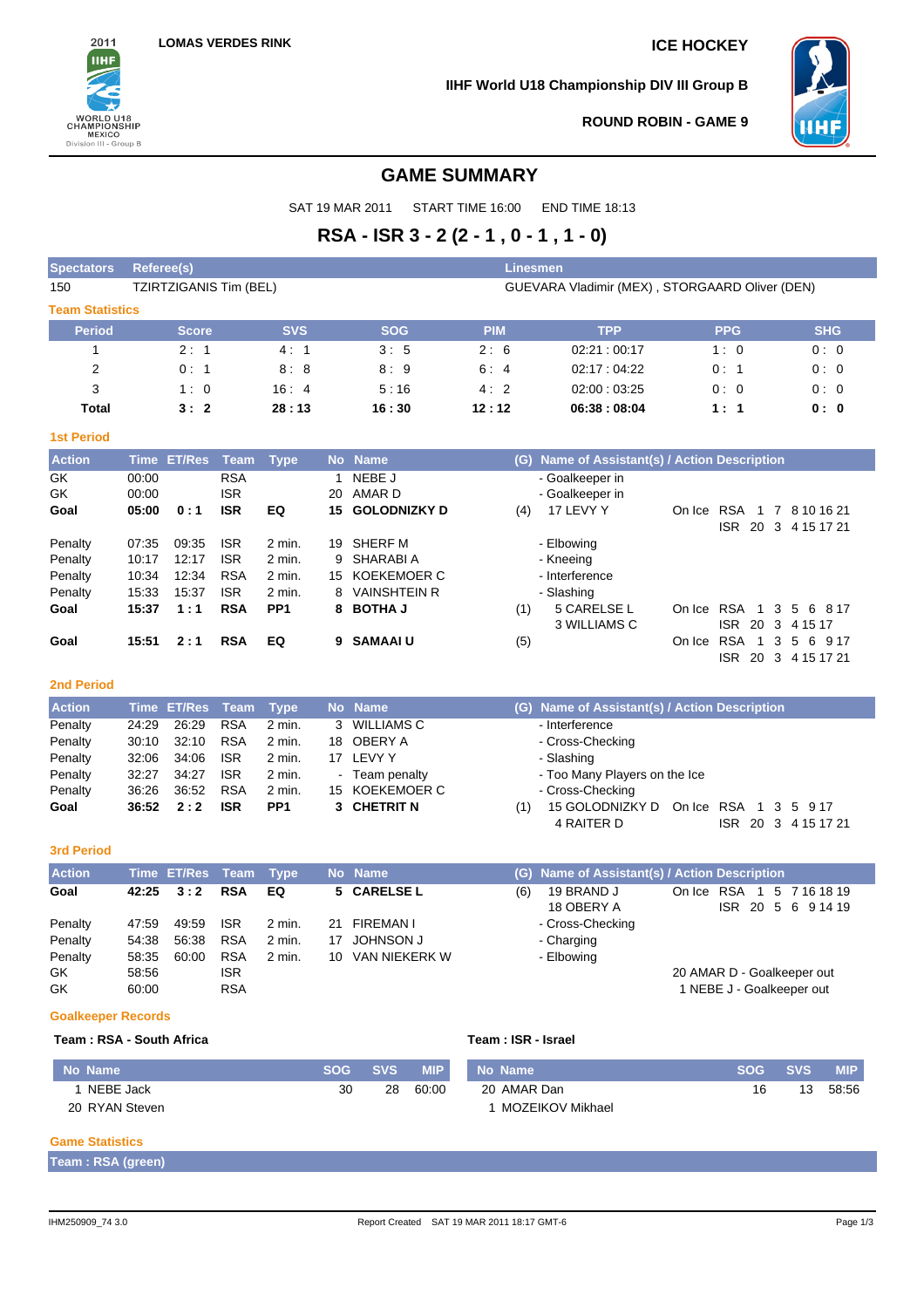

## **IIHF World U18 Championship DIV III Group B**



## **ROUND ROBIN - GAME 9**

| No Pos Name     |                           | G.       | A        | <b>PIM</b>     | $\mathbf{1}$ | $\overline{2}$ | 3           | <b>OT</b> | <b>TS</b>      | $+/-$       |
|-----------------|---------------------------|----------|----------|----------------|--------------|----------------|-------------|-----------|----------------|-------------|
| 3 D             | WILLIAMS Chad +A          | 0        | 1        | 2              | $\Omega$     | $\Omega$       | 0           |           | $\Omega$       | $+1$        |
| 5F              | <b>CARELSE Luke</b>       |          | 1        | 0              | $\Omega$     | 2              | 1           |           | 3              | $+2$        |
| 6F              | <b>KROTZ Wesley</b>       | 0        | 0        | 0              | $\Omega$     | 0              | 2           |           | $\overline{2}$ | $+1$        |
| 9F              | SAMAAI Uthman +C          |          | 0        | 0              | 1            | $\overline{2}$ | 2           |           | 5              | $+1$        |
| 17 D            | JOHNSON Jade +A (BP)      | 0        | 0        | $\overline{2}$ | $\Omega$     | 1              | 0           |           | 1              | $+1$        |
| 7 D             | <b>HARMAN Justin</b>      | $\Omega$ | 0        | 0              | 0            | 1              | 0           |           |                | 0           |
| 8F              | <b>BOTHA Jacques</b>      |          | 0        | 0              | 2            |                | 0           |           | 3              | $-1$        |
| 10 <sub>D</sub> | <b>VAN NIEKERK Werner</b> | 0        | 0        | 2              | $\Omega$     |                | 0           |           |                | $-1$        |
| 16 D            | <b>BREMNER Callum</b>     | $\Omega$ | $\Omega$ | $\mathbf 0$    | $\Omega$     | $\Omega$       | $\mathbf 0$ |           | <sup>0</sup>   | $\mathbf 0$ |
| 21 F            | DU PREEZ Spencer          | 0        | 0        | $\mathbf 0$    | $\mathbf 0$  | 0              | 0           |           | 0              | $-1$        |
| 12D             | <b>STRINGER Luke</b>      | 0        | 0        | 0              | 0            | $\Omega$       | 0           |           | 0              | $\mathbf 0$ |
| 14 F            | <b>MEYER Haiko</b>        | 0        | 0        | 0              | 0            | 0              | 0           |           | 0              | $\mathbf 0$ |
| 15 D            | <b>KOEKEMOER Charel</b>   | 0        | 0        | 4              | 0            | 0              | 0           |           | 0              | 0           |
| 19F             | <b>BRAND John</b>         | 0        |          | 0              | 0            | 0              | 0           |           | 0              | $+1$        |
| 22 F            | <b>KUHN Christoph</b>     | 0        | 0        | 0              | 0            | 0              | 0           |           | $\Omega$       | 0           |
| 4 D             | <b>MARROW Keenan</b>      | $\Omega$ | 0        | 0              | 0            | $\Omega$       | 0           |           | 0              | 0           |
| 11 F            | GOOCH Bryn                | $\Omega$ | $\Omega$ | 0              | $\Omega$     | $\Omega$       | 0           |           | 0              | 0           |
| 18 F            | <b>OBERY Alex</b>         | 0        |          | 2              | $\Omega$     | $\Omega$       | 0           |           | 0              | $+1$        |
| 1 GK            | <b>NEBE Jack</b>          | 0        | 0        | 0              | 0            | 0              | 0           |           | 0              |             |
| 20 GK           | <b>RYAN Steven</b>        | $\Omega$ | 0        | 0              | 0            | 0              | 0           |           | 0              |             |
| <b>Total</b>    |                           | 3        | 4        | 12             | 3            | 8              | 5           |           | 16             |             |

### **Head Coach :** MARAIS Andre

|                 | Team : ISR (white)        |          |          |                |          |                |                |           |                |       |
|-----------------|---------------------------|----------|----------|----------------|----------|----------------|----------------|-----------|----------------|-------|
|                 |                           |          |          |                |          |                |                |           |                |       |
| No Pos Name     |                           | G        | A        | <b>PIM</b>     |          | $\overline{2}$ | 3 <sup>1</sup> | <b>OT</b> | <b>TS</b>      | $+/-$ |
| 3 D             | CHETRIT Nir +A            |          | $\Omega$ | 0              | 0        | 1              | 0              |           |                | 0     |
| 4 D             | <b>RAITER Denis</b>       | 0        |          | 0              | 0        |                | 2              |           | 3              | 0     |
| 15F             | GOLODNIZKY Daniel +C (BP) |          |          | 0              |          |                | 0              |           | $\overline{2}$ | 0     |
| 17 <sub>D</sub> | LEVY Yanir +A             | 0        |          | $\overline{2}$ |          |                | 3              |           | 5              | 0     |
| 21 F            | FIREMAN Idan              | 0        | 0        | $\overline{2}$ | 0        | $\overline{2}$ | 4              |           | 6              | 0     |
| 2D              | <b>BUNIN Stanislav</b>    | $\Omega$ | 0        | 0              | 0        | $\Omega$       | 0              |           | $\Omega$       | 0     |
| 8F              | <b>VAINSHTEIN Ron</b>     | $\Omega$ | 0        | $\overline{2}$ | 0        | 0              |                |           |                | 0     |
| 10F             | <b>SHERF Yotam</b>        | $\Omega$ | 0        | 0              |          | 0              | 2              |           | 3              | 0     |
| 12F             | <b>ROSENTHAL Yuval</b>    | $\Omega$ | 0        | 0              | 0        | $\mathbf 0$    | 2              |           | 2              | 0     |
| 18 D            | <b>ISYANOV Alecs</b>      | $\Omega$ | 0        | 0              | $\Omega$ | 1              | 1              |           | $\overline{2}$ | 0     |
| 5 D             | <b>GOTSHTAIN Dotan</b>    | 0        | 0        | 0              |          | 0              | 0              |           |                | $-1$  |
| 6 D             | <b>KAMINSKY Bar</b>       | $\Omega$ | 0        | 0              | 0        | 0              | 0              |           | $\Omega$       | $-1$  |
| 9 F             | SHARABI Amir              | $\Omega$ | 0        | 2              | 0        |                |                |           | 2              | $-1$  |
| 14 F            | <b>BEN TOV Itay</b>       | 0        | 0        | 0              | 0        |                | 0              |           | 1              | $-1$  |
| 19 F            | <b>SHERF Maor</b>         | 0        | 0        | 2              | 1        | 0              | 0              |           | 1              | $-1$  |
| 7 D             | <b>NADEL Tomer</b>        | 0        | 0        | 0              | 0        | 0              | 0              |           | 0              | 0     |
| 13 F            | YESHURUN Ben              | $\Omega$ | 0        | 0              | 0        | 0              | 0              |           | $\Omega$       | 0     |
| 1 GK            | MOZEIKOV Mikhael          | $\Omega$ | 0        | 0              | 0        | 0              | 0              |           | 0              |       |
| 20 GK           | AMAR Dan                  | 0        | 0        | 0              | 0        | 0              | 0              |           | 0              |       |
| <b>Total</b>    |                           | 2        | 3        | 10             | 5        | 9              | 16             |           | 30             |       |

**Head Coach :** MINDEL Boris